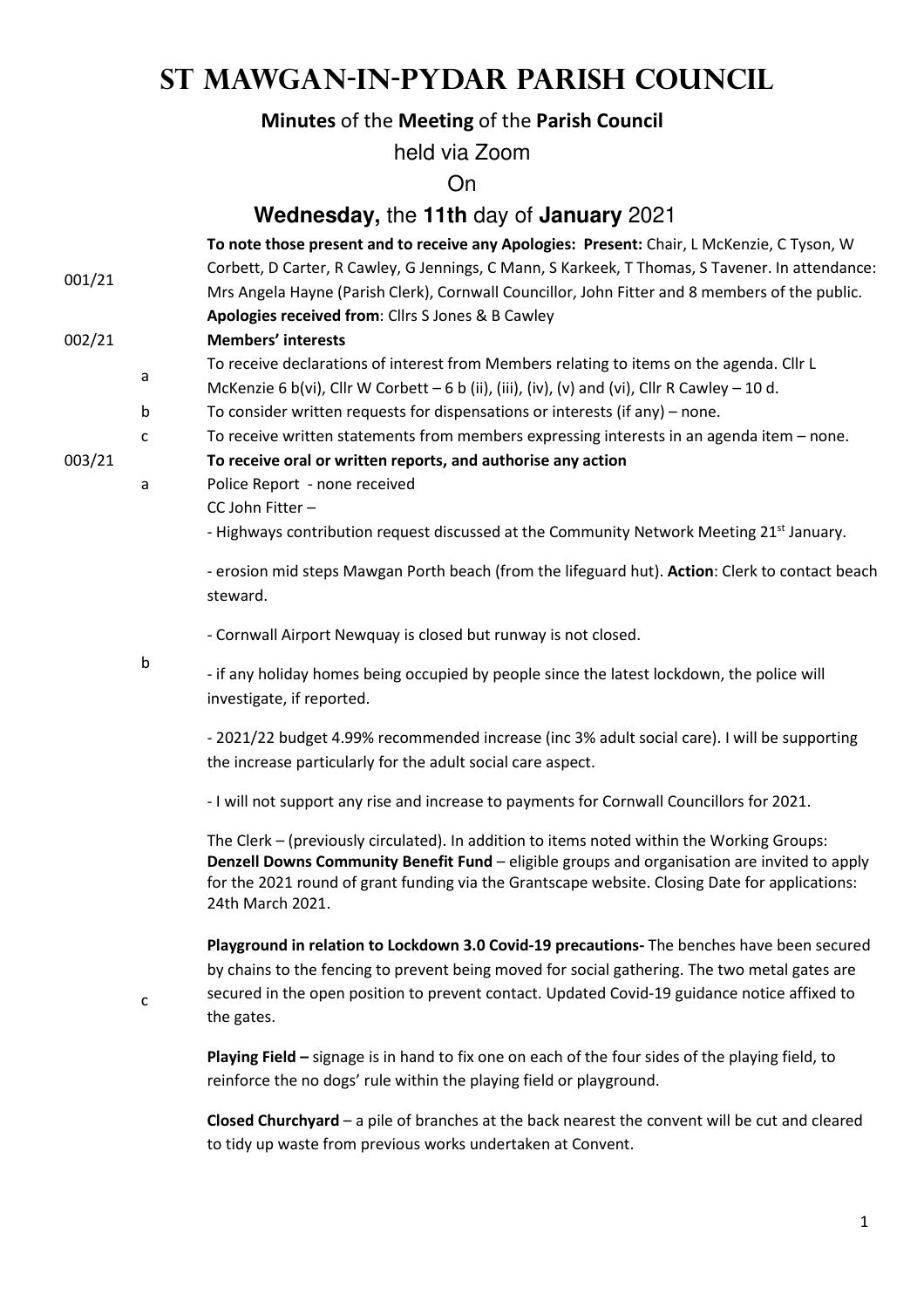**Burial Ground** – small incidences of fly tipped rubble above the sexton's hut has been removed to discourage same. A reduction of incidences of dogs on site since No Dog signage erected.

**Footpath posts –** A free quantity of footpath posts to replace broken and missing footpath signs in the Parish are awaited from Cornwall Council.

**Footpaths generally** –Any issues on the Parish maintained footpath network, contact me and I can report them to the footpath contractor.

<sup>4</sup>**Public Participation** - This item will last no longer than 10 minutes (unless agreed by the Chair) and refers to items on the Agenda.

#### **Minutes of the Parish Council Meeting –**

To Resolve that the Minutes of the meeting held on **9 th December 2020** are an accurate record. Approved Minutes to be signed at the next physical meeting of the Parish Council. Proposed by Cllr W Corbett and seconded by Cllr C Tyson and it was resolved to approve.

#### 6 **PLANNING**

vi

5

- a Pre-App Consultation in accordance with Local Council protocol none
- b Planning new applications to discuss and decide on response to Cornwall Council
	- i **PA20/10039.** Applicant Mr and Mrs T Greaves. Proposal: Certificate of Lawfulness for the continued use of land and caravan for holiday use. Location: Land South of Lower Lanherne Farm St Mawgan. Proposed by Cllr W Corbett and seconded by Cllr S Karkeek and it was **resolved** to send PC evidence to the case officer.

#### **Cllr W Corbett left the meeting at this juncture**

**PA20/11158**. Applicant: Dominic and Katherine Luxton. Proposal: Non-material amendment to reinstate rear-facing window to first floor WC, extend existing gallery within rear private

- ii courtyard and divide existing window to rear-facing private courtyard following decision PA19/06807 dated 09.10.2019. Location: Wayside Mawgan Porth TR8 4BL. Proposed by Cllr L McKenzie and seconded by Cllr SK and it was **resolved** to defer to the planning officer. **PA20/11407.** Applicant Mr & Mrs M Sterling. Proposal: Residential conversion of farm building
- iii to form one dwelling. Location: Gluvian Farm Mawgan Porth. Proposed by Cllr L McKenzie and seconded by Cllr G Jennings and it was **resolved** to object as it appears to be a policy 7 application and none of the 5 criteria appear to be met. **RC abstained.**
- iv **PA20/03081/PREAPP**. Pre application advice for 4 dwellings Garden House. St Mawgan TR8 4EU. Parish Council to convey serious concerns should this become a full planning application **PA20/10263** Applicant: - Mr & Mrs Craddock Land South of New Farm St Mawgan TR8 4HH.
- v Conversion of existing barn to form one dwelling. Proposed by Cllr L McKenzie and seconded by Cllr G Jennings and it was **resolved** to defer to seek the case officer's view whether it is policy compliant or not.

#### **Cllr L McKenzie left the meeting at this juncture and Cllr C Tyson (Vice-Chair) took the chair for the next application.**

**PA20/11231.** Applicant: Ms Amanda Tooley. Proposal: Prior approval for proposed change of use of agricultural building to a dwelling house Farm Building at SW 886 663 Bolingey Road St Mawgan TR8 4HD. Proposed by Cllr C Tyson and seconded by Cllr C Mann and it was **resolved** to

refer to the case officer and ask whether application is policy compliant with Class Q.

#### **Cllrs L McKenzie and W Corbett returned to the meeting at this juncture**

vii **PA20/11280.** Applicant Mr Mark Gregory MSG ARCBUILD. Proposal: Proposed gym/studio in the rear garden of the detached dwelling house currently under construction. Location: Boscarne Access To Trenance Estate Trenance Mawgan Porth. Proposed by Cllr L Mckenzi and seconded

by Cllr D Carter and it was **resolved** no objection.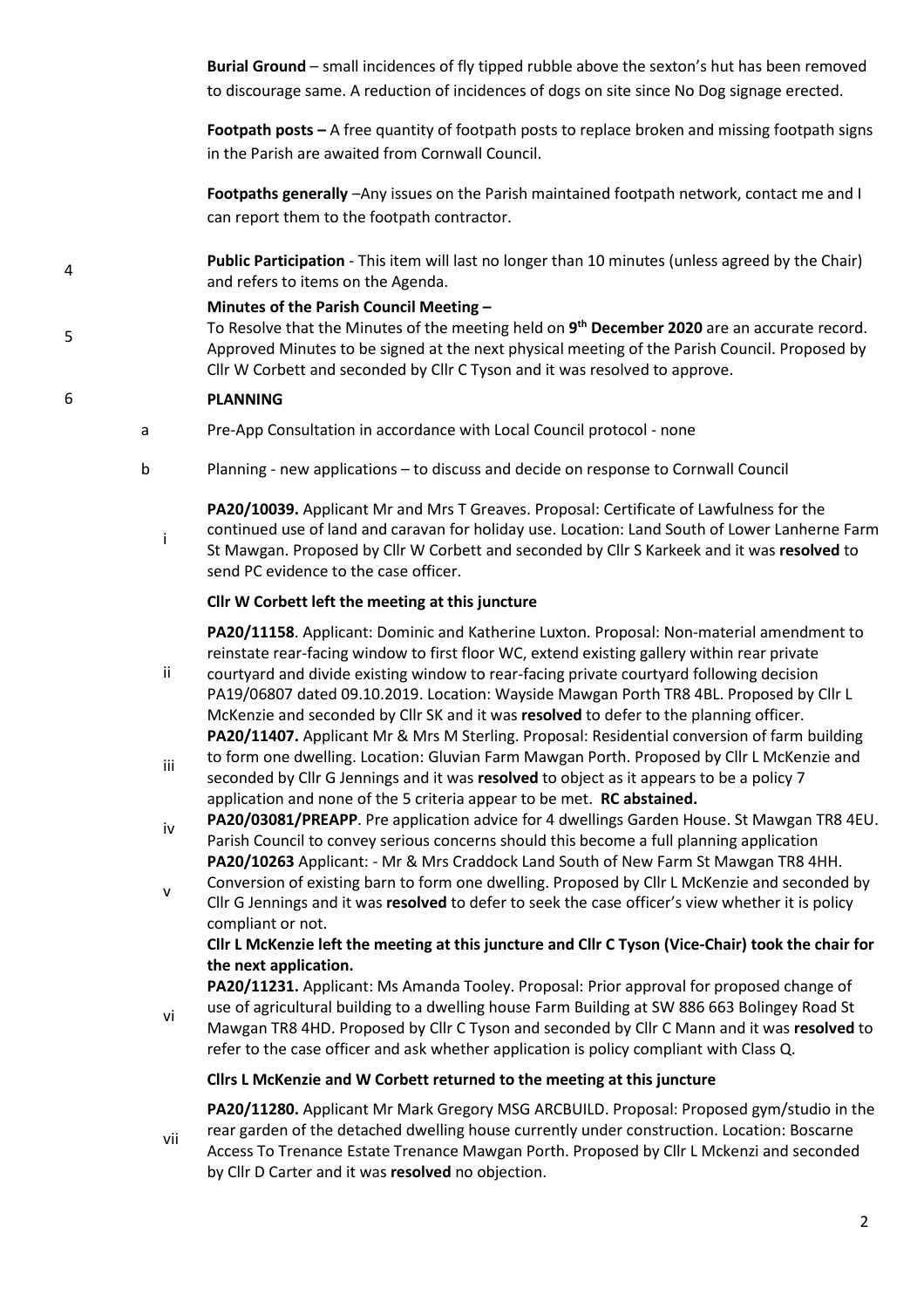- c To consider planning applications received before meeting – none.
- d To note Advices and Decisions by Cornwall Council:
	- **PA20/08654 APPROVED** Applicant: Mr and Mrs Richard Skinner Proposal: Demolition of existing dwelling and erection of detached dwelling. Location: Waylea Trenance Mawgan Porth. Noted. **PA20/08680 Prior approval not req'd (AF/TEL/DEM)** Applicant: Mr Iain Mackleworth. Proposal:
	- ii Prior notification for demolition of buildings at Cornwall Airport Newquay. Location: Disused Old Fire Station and Surrounding Buildings on Land to the South West of the Runway Cornwall Airport Newquay TR8 4HP. Noted
	- **PA20/09032 APPROVED** Applicant: Mrs H John Location: Blue Seas Trenance Mawgan Porth TR8 4DD Proposal: Proposed garage with home office over. Noted.

#### **Clerk advised of the following**

**APP/D0840/W/20/3257271 (PA18/11583). APPROVED**. Construction of miniature railway

- iv attraction, including indoor and outdoor attractions and amusements, and associated development. Location: Land East of Mawgan Porth. Noted. **PA20/06351.Revised Plans** Applicant: Mr D Cole David Cole Homes Ltd. Proposal: Demolition of
- v dwelling and construction of replacement dwelling and associated works. Location: The Retreat Tredragon Road Mawgan Porth. To note this item has been deferred to the February meeting. Noted.

**PA20/02816** Proposal: Demolition of existing dormer bungalow and subsequent construction of replacement dwelling. Location: Quarry Trenance Mawgan Porth Newquay Cornwall TR8 4DE

- vi Applicant: Mr R Reed and Mr J Wright. This application will be reported to the Planning Committee for it to decide. The Committee meeting will begin at 10:00 am on 25 January 2021 and will take the form of an on-line meeting given the current Covid 19 situation. Noted.
- e 5 day-Protocol for Local Councils – none received.
- f To discuss planning enforcement issues to refer any new issues and updates if any. None.

**WORKING GROUPS** - to receive reports – circulated prior to the meeting, and agree any necessary action and expenditure:

Amenities –

a

**Burial gate** - taken off to enable a metal strap to be fitted and wood filled where appropriate. **Action**. Clerk and Chair to request quote for metal gate replacement and report back at the next meeting.

**St Mawgan Toilet downpipe** – **Action.** Maintenance Contractor has agreed to reassemble the cast iron down pipe to the gutter system if it is possible.

**Playground in relation to Lockdown 3.0 Covid-19 precautions-** The benches have been secured by chains to the fencing to prevent being moved for social gathering. The two metal gates are secured in the open position to prevent contact. Updated Covid-19 guidance notice affixed to the gates.

Chair extended the Parish Council's thanks to Mr Mike Cawley and Mr Simon Plant for their assistance with burial gates and playground benches.

**Playing Field –** signage is in hand to fix one on each of the four sides of the playing field, to reinforce the no dogs' rule within the playing field or playground.

**Closed Churchyard** – a pile of branches at the back nearest the convent will be cut and cleared to tidy up waste from previous works undertaken at Convent.

i St Mawgan toilets – to approve payment of building control initial notice – stage invoice in the sum of £136.08. Proposed by Cllr L McKenzie and seconded by Cllr C Tyson and it was **resolved** to approve.

b Transport and Rights of Way –

Parking by Church Wall – to approve Expression of Interest to Community Network Highways

in a control i Budget for a small section of double yellow lines to replace temporary bollards. Proposed by Cllr L McKenzie and seconded by Cllr S Karkeek and it was **resolved** to approve.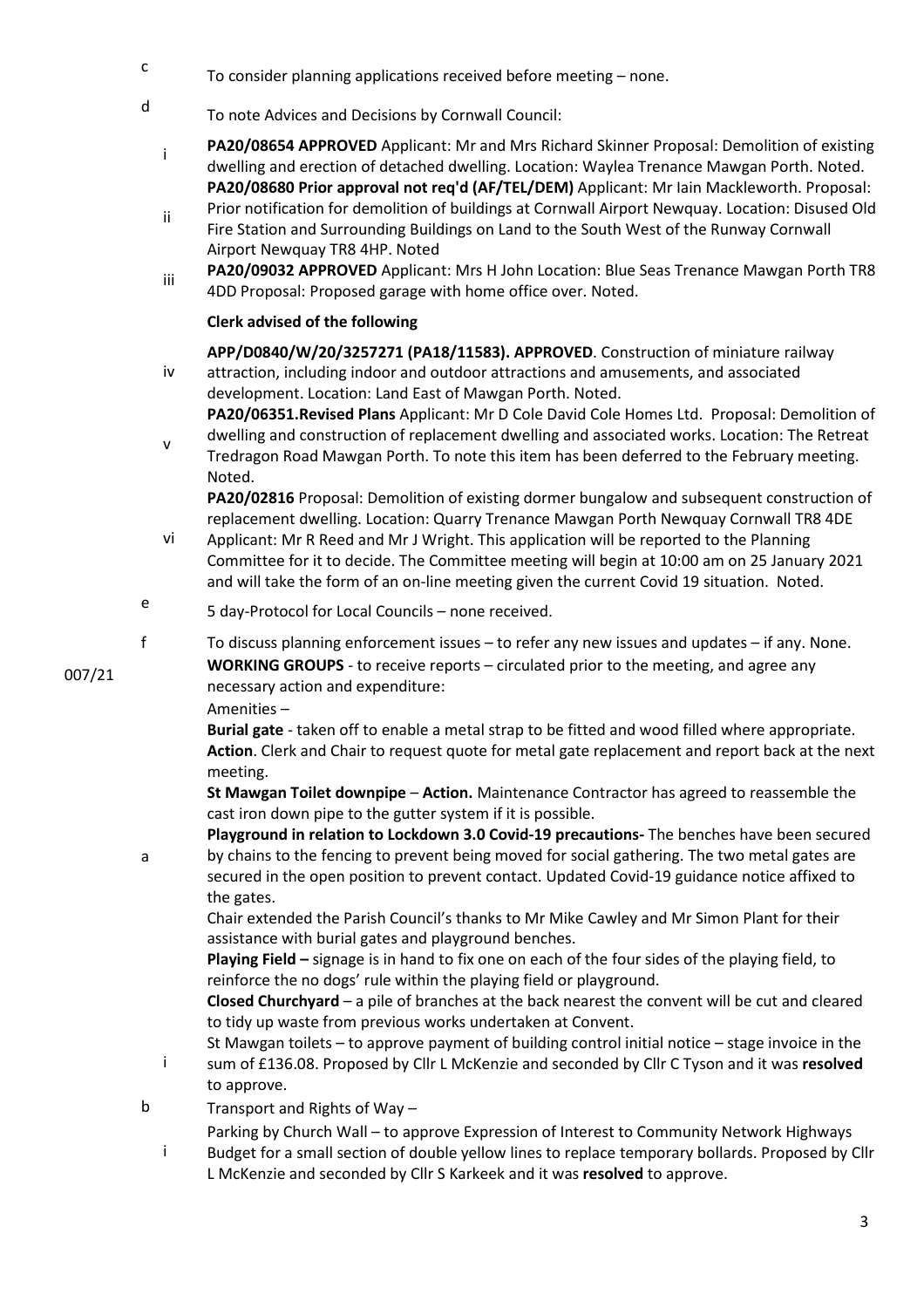Parking on hill verge by St Eval turn and west of St Roche – to approve Expression of Interest to

- ii Community Network Highways Budget for boulders to be placed on the verge at this location. Proposed by Cllr L McKenzie and seconded by Cllr S Karkeek and it was resolved to approve. Footpath Signposts opposite 'Off the Beaten Path Café'. Gluvian – to approve payment for
- iii additional labour in the sum of £75. Proposed by Cllr C Tyson and seconded by Cllr C Mann and it was resolved to approve. Cllr R Cawley abstained.
- iv Road Traffic Regulation Act 2984 S14; Temporary Prohibition of Traffic: Notice of proposed closure of South Coast Footpaths 46,47,48 & 49, Mawgan Porth (Red Cove) - Timing: 23rd February 2021 to 23rd May 2021 (24 hours), to undertake essential repairs.
- v Winsor Lane road condition **Action**. Clerk to report to Highways for steward inspection.

Dog Fouling. Reports of increased incidences of dog fouling on the public footpath network, in particular 409/8/2 by stile on the way to Ball Lane. **Action.** Clerk to report to Cornwall Council

- for enforcement; plus, notice in the Dreckly. PC considering CCTV to catch culprits and to request if anyone has any evidence to report via the Report It page on Cornwall Council website.
- vii Dangerous tree Footpath 409/22/1A tree has lost a large limb and the tree very unstable. **Action**. Clerk to report to Countryside Access.
- c Beach and Environment – approval to purchase memorial bench with donated monies. Proposed by Cllr L McKenzie and seconded by Cllr C Tyson and it was **resolved** to give retrospective approval.

Cornwall Airport Newquay & Search and Rescue Helicopter – to note Minutes of the meeting held on 15<sup>th</sup> December.

d Report received of excessive noise Monday 10th January. **Action:** Cllr Fitter and Working Group to investigate reasons for winch noise contrary to assurances received from Managing Director, Cornwall Airport Newquay and to report back.

#### 008/21 **REPORTS FROM MEETINGS:**

vi

009/21

- i Cornwall Airport Newquay Consultative Forum (previously circulated). Noted.
- ii Community Network Partnership to note meeting scheduled  $21^{st}$  January. Noted.
- **To note and discuss (if appropriate) the correspondence received since the last meeting and any associated actions and expenditure:**
- i Climate Change in Planning Consultation Cllr C Mann agreed to lead on compiling a response.

**Agent in respect of PA20/09930**. Applicant Mr & Mrs Harrington. Proposal: Proposed extension and internal alterations. Location: The Cottage Trevarrian Newquay Cornwall. Proposed by Cllr D

ii Carter and seconded by Cllr W Corbett and it was **resolved** to feedback to the architect that Members did not consider the amended plans constitute sufficient change for the PC to alter its objection to the submitted plans.

#### 010/21 **FINANCE and LEGISLATION:**

- a To note any income received: Bank Interest: 0.37p, Memorial Permission: Margery & Dick Coles and Alfreda - £106.00. Noted.
- b Parish Council Website – to agree to current provider giving 1 year's support and maintenance at a cost of £300. Proposed by Cllr W Corbett and seconded by Cllr C Mann and it was **resolved**  to agree.
- <sup>c</sup> Memberships 2021 to agree to renew.
	- <sup>i</sup>Campaign to Protect Rural England to agree to renew. at a cost of £36.00. Proposed by Cllr <sup>D</sup> Carter and seconded by Cllr C Mann and it was resolved to renew.
	- ii Society of Local Council Clerks at a cost of £166.00. Proposed by Cllr C Mann and seconded by Cllr D Carter and it was resolved to renew.
		- **Cllr R Cawley left the meeting at this juncture.**
- d Accounts – to approve invoices for payment and to be authorised online by Chair, Cllr D Carter and Clerk following the meeting. Proposed by Cllr D Carter and seconded by Cllr W Corbett and it was **resolved** to approve